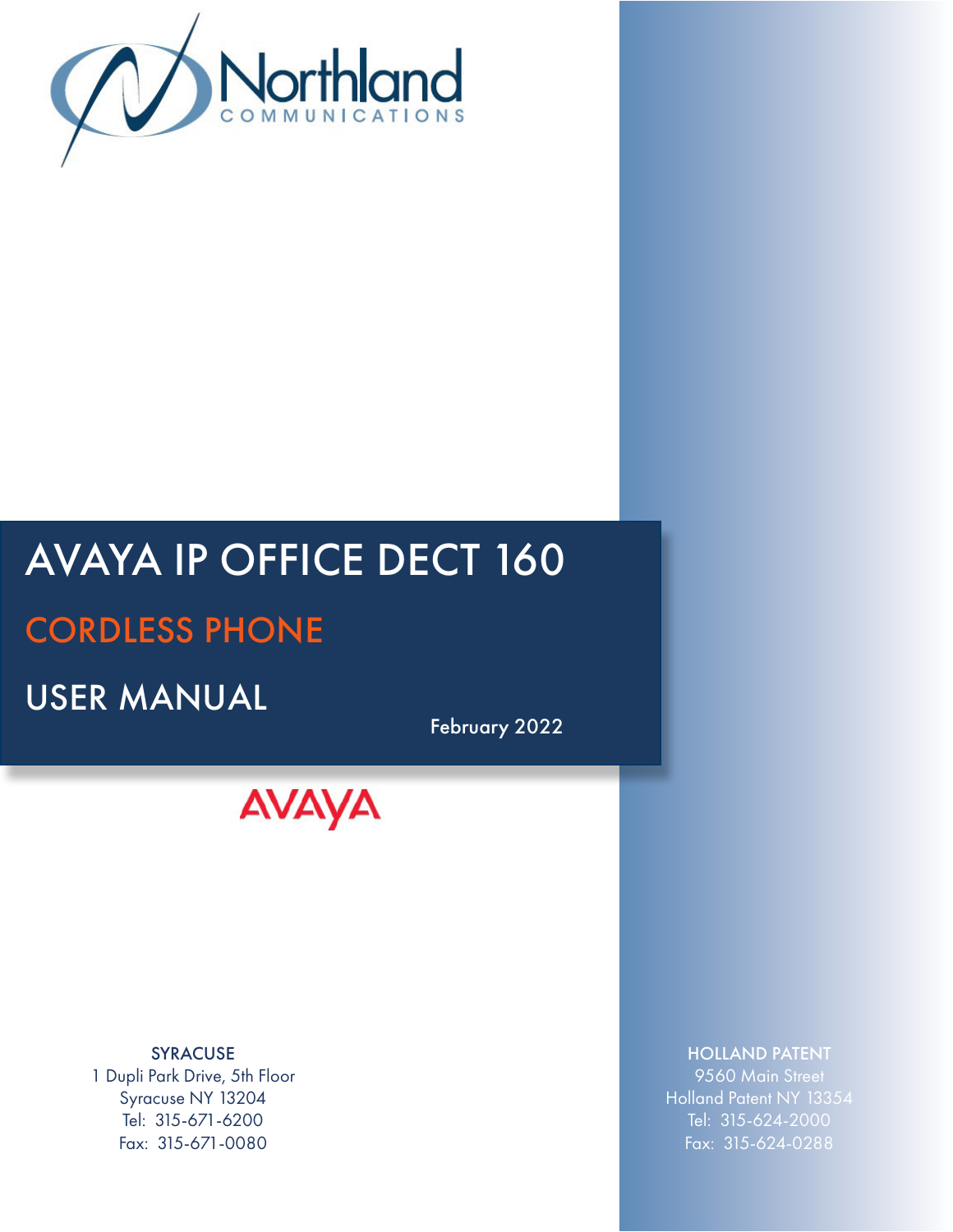

## TELEPHONE KEYS AND FEATURES

- 1 Up/Down Keys Control the speaker and ringer volume. Allows correction of name and number when programming speed dial buttons.
- 2 Mute Key Mutes the handset microphone.
- 3 Softkeys (S1-S4) Activate the option listed above it on display. There are four Softkeys below the display. Commands above the keys changed depending on the state of the phone, ie: on an active call. See [Page 2](#page-3-0) for Softkey definitions.
- 4 Talk/Off-Hook/Handsfree Answers a call or enters Handsfree mode.
- 5 **END/On-Hook** Ends a call or exits a menu
- 6 Dialpad Use to make calls, enter contact numbers and names and navigate through Contacts and Call Logs .
- 7 Function Keys (F1-8) Activates the feature assigned to that key. There are eight configurable function keys.

This guide covers the basic functionality of your IP Office D160 Wireless Phone.

For more information on your phone settings and features, see the Avaya D160 Wireless Telephone Installation and User Guide.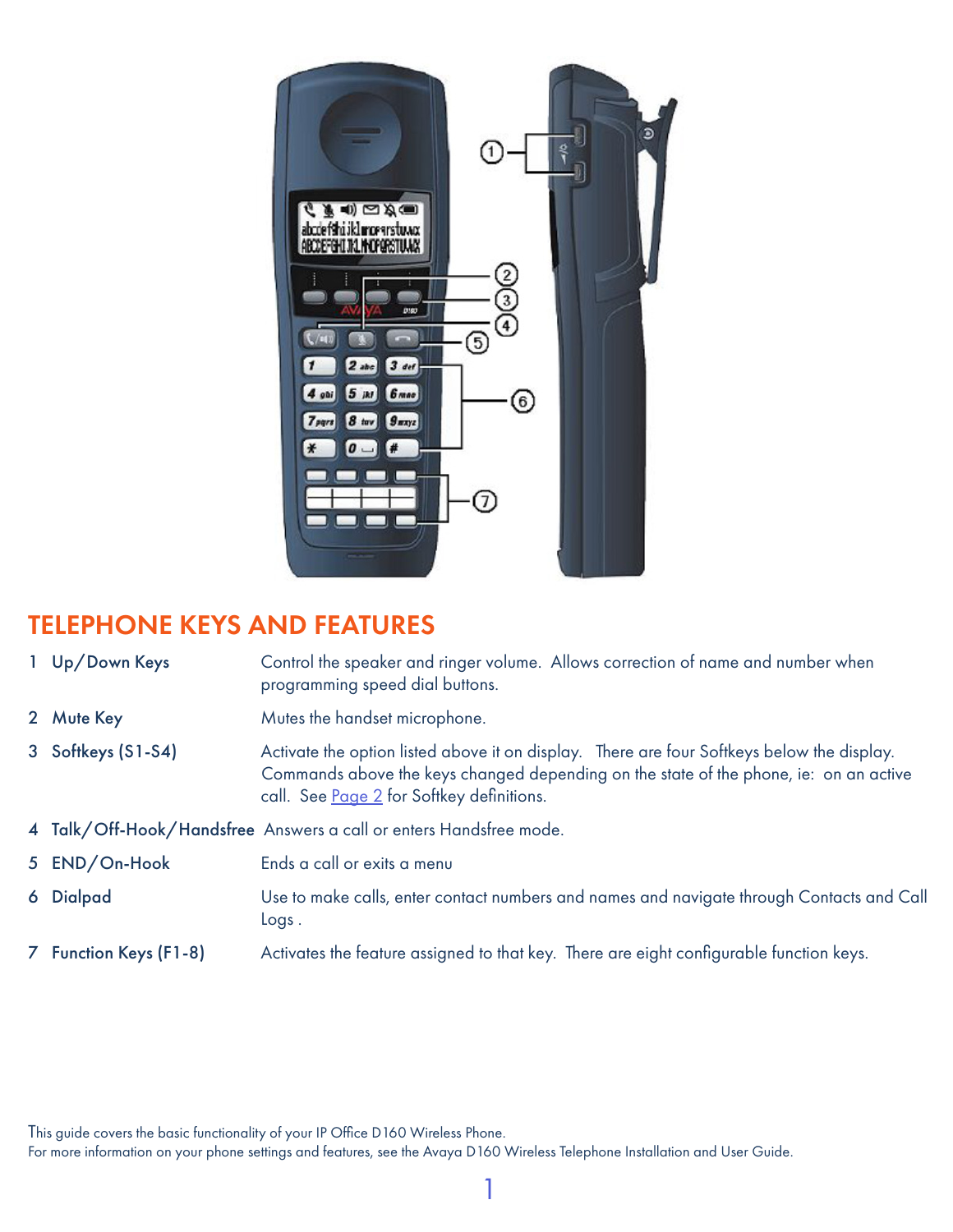## $\mathcal{M}^{\mathcal{M}}(\mathcal{M})= \mathcal{M}^{\mathcal{M}}(\mathcal{M})$  is a set of the set of the set of the set of the set of the set of the set of the set of the set of the set of the set of the set of the set of the set of the set of the set of th SOFTKEYS AND SOFTKEY LABELS

Softkey Labels appear on display to indicate features that can be activated by pressing the keys directly below. These features change based on the current state of the phone. IE: on an active call, idle, etc.

The MORE Softkey appears in the majority of Softkey menus and allows to view additional Softkey options.

#### When the phone is IDLE the following Softkeys appear.

- + Featur Displays a list of available features, you can scroll through list and select applicable feature. It can be used to access a wide range of user settings.
- + Msgs Accesses your voicemail and prompts you for log in information.
- + Redial Redials the last number called from your phone.
- + More Displays additional Softkey options.
- + Clog Displays your call history for missed, answered and outgoing calls.
- + Dir Accesses both a personal directory you can program and a system directory that contains all users extensions.
- + Time Provides the ability to change the time format on your display.
- + Config user settings are found here such as ringtones, etc.
- + Abc Toggles dial pad entries between Numbers and Alphabet characters.

#### When the phone is RINGING the following Softkeys appear.

- + Answr Answers the ringing call.
- + Ignore Stops the ringing of your telephone. (Caller will still hear ringing on their end).

## When you are CONNECTED to a call the following Softkeys appear.

- + Featur Displays a list of available features, you can scroll through list and select applicable feature. It can be used to access a wide range of user settings.
- + Hold Places the active call on hold.
- + More Displays additional Softkey Options.
- + Activ Returns you to a call you previously placed on Hold
- + New Gives you access to system dialtone to allow to make a second call.
- + Trans Begins the Transfer process.
- + Conf Allows you to set up a three party conference call.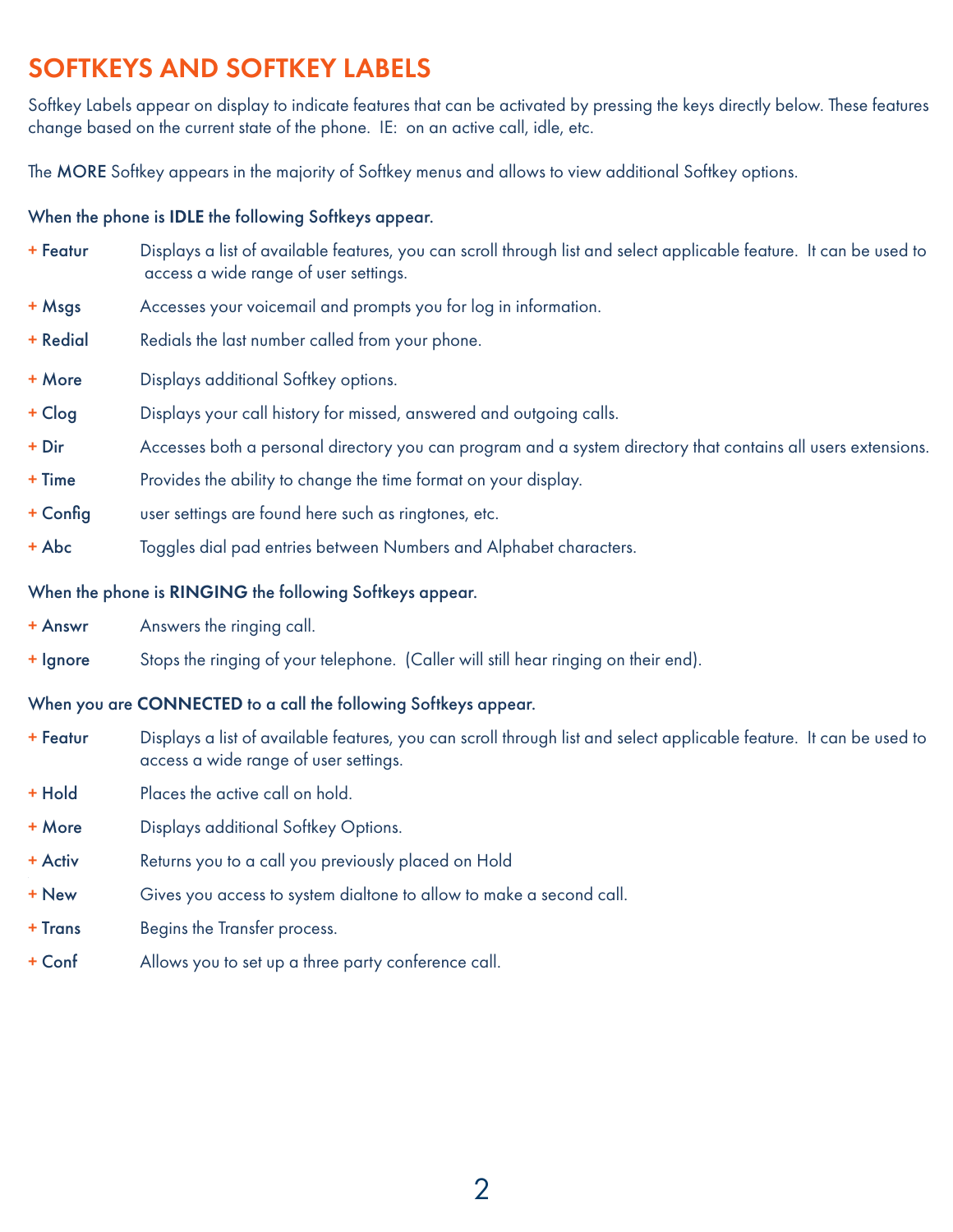## <span id="page-3-0"></span>CALL PROCESSING

## ANSWERING AND PLACING CALLS

| TO ANSWER INCOMING CALL:                             | Phone rings, Indicator Flashes Slow.<br>Press ANSWR Softkey. |
|------------------------------------------------------|--------------------------------------------------------------|
| NOTE: To quiet a ringing call, press IGNORE Softkey. |                                                              |

| TO ANSWER SECOND CALL:       | Hear alert tone. Press ANSWR Softkey. First call automatically holds.                                                        |
|------------------------------|------------------------------------------------------------------------------------------------------------------------------|
| <b>TOGGLE BETWEEN CALLS:</b> | Press CALLS Softkey to view active calls.<br>Press ACTIV Softkey to connect to displayed call, other call is placed on hold. |
| <b>TO BLACE A OALL</b>       |                                                                                                                              |

| <b>IO PLACE A CALL:</b> Press <b>IALK</b> Key. |                                                                 |
|------------------------------------------------|-----------------------------------------------------------------|
| Internal:                                      | Enter EXTENSION Number.                                         |
| External:                                      | Enter dialing prefix (typically 8 or 9) 1 area code and number. |

TO PLACE A SECOND CALL: Press MORE Softkey. Press NEW Softkey. Enter Number. Press SEND Softkey.

SPEAKER: Press to toggle calls between handset and speaker.

| TO SWITCH TO SPEAKER FROM HANDSET: Press TALK Key. |                       |
|----------------------------------------------------|-----------------------|
| <b>TO RESUME PRIVACY:</b>                          | Press TALK Key again. |
| <b>TO END SPEAKERPHONE CALL:</b>                   | Press END Key.        |

MUTE: Turns off your Microphone (Speaker, Handset) to allow you to speak privately. Caller cannot overhear office noise/conversation

TO USE: Press MUTE Key. Mute icon appears on the display. TO RESUME CONVERSATION: Press MUTE Key *again*. Mute icon disappears from the display.

HOLD: Places an active call on hold. This is an exclusive hold to your telephone. No one else can retrieve it.

TO HOLD: Press HOLD Softkey. Display reads HOLD. TO RETURN TO CALLER: Press ACTIV Softkey.

TRANSFER: Allows you to connect your call to someone else. (With call on line) Press **MORE** Softkey. Press TRANSFER Softkey. Call is automatically held. Enter EXTENSION Number. Screem asks: CONSULT WITH PARTY?

*Blind Transfer* Press NO Softkey. Call is connected. OR *Announced* Press YES Softkey. Wait for party to answer, (speak privately)

TO COMPLETE TRANSFER: Press TRANSFER Softkey *again*. TO RETURN TO HELD CALL: Press CANCEL Softkey.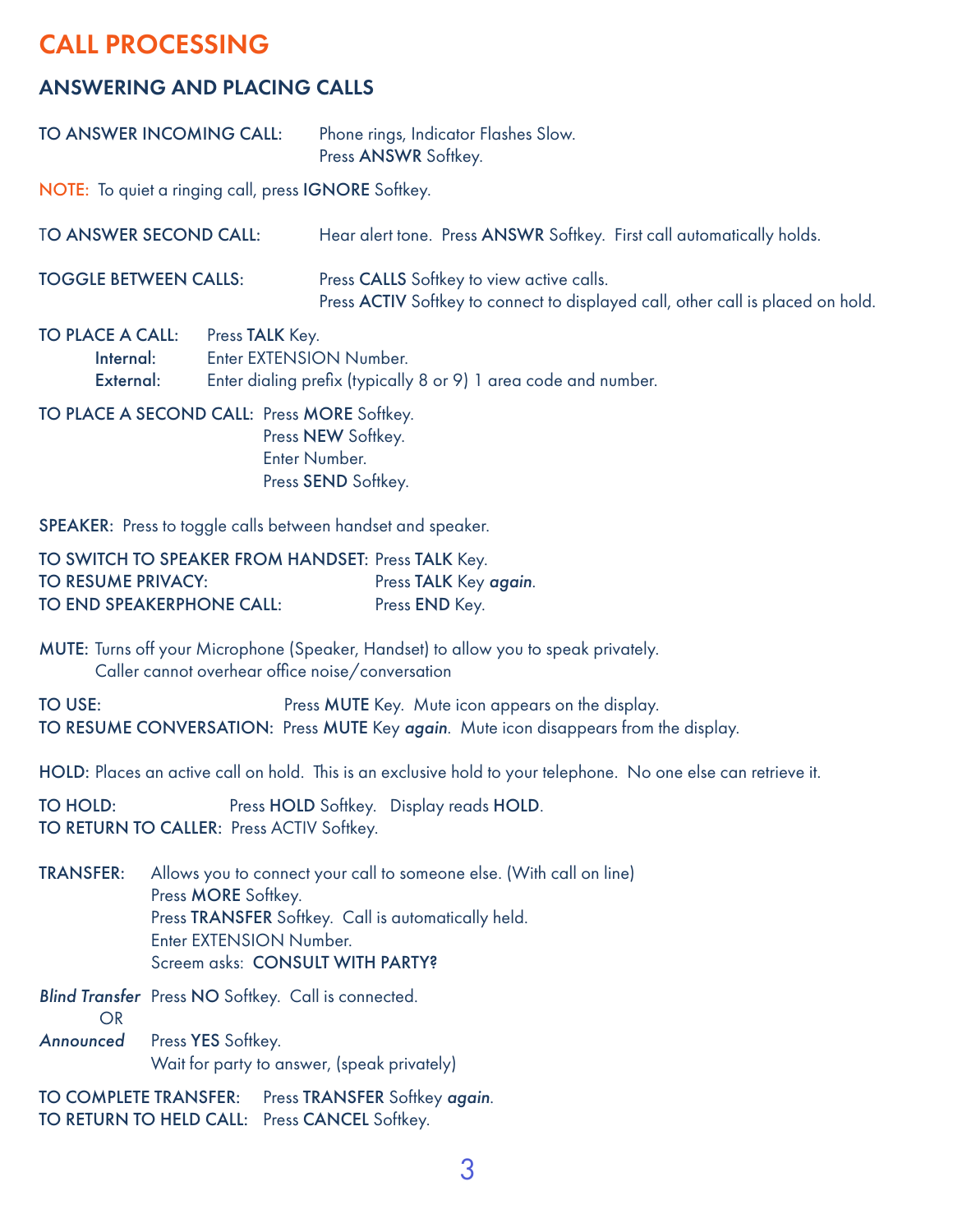TRANSFER TO VOICEMAIL: Sends a caller directly to voicemail without ringing the phone.

Press **MORE** Softkey. Press TRANSFER Softkey. Call automatically held. Enter # Sign and EXTENSION Number. Press TRANSFER Softkey *again*. Screen asks CONSULT WITH PARTY? Press NO Softkey. Call goes directly to voicemail.

ADHOC CONFERENCE: Allows for a *three-way* Conference call . With call on line: Press MORE Softkey Press NEW Softkey. First call automatically holds, you hear dial tone. Enter Second Number

> Press MORE Softkey. *IMPORTANT: wait for answer and announce conference.* Press CONFERENCE Softkey *again* . All parties are connected.

NOTE: IF CALLED PARTY DOESN'T ANSWER/BUSY: To return to original call, Press CANCEL Softkey.

## ADDITIONAL FEATURES

CALL PARK: Allows you to place a call on hold in the system and assign it to a Call Park Slot. Call can be retrieved from any telephone in the system.

TO PARK: With call on the line Press HOLD Softkey.

TO UNPARK: Press UNPARK Key *twice* Enter PARK SLOT number and press OK Softkey.

NOTES: If parked call is not retrieved within a predetermined number of seconds, call will "Callback" to the phone it was parked from.

PAGING: Accesses Telephone Speakers to make an Announcement.

- TO USE: Press PAGE Key *twice*. Wait for tone. Make Announcement. Press END Key.
- DO NOT DISTURB: Stops ALL Tones and Ringing, lets you work undisturbed. Incoming callers either hear busy tone or are transferred to your voice mail.

TO PROGRAM: Press DND Key *twice*.

TO CANCEL: Press DND Key *twice*.

NOTE: When pressing keys twice, you must wait for the response on the display from the first press before making the second press. Pressing the keys too quickly will result in the desired action not be completed or you will recieve an error.

REDIAL: Redials the last number dialed and allows you to redial it.

TO REDIAL: Press REDIAL Key twice.